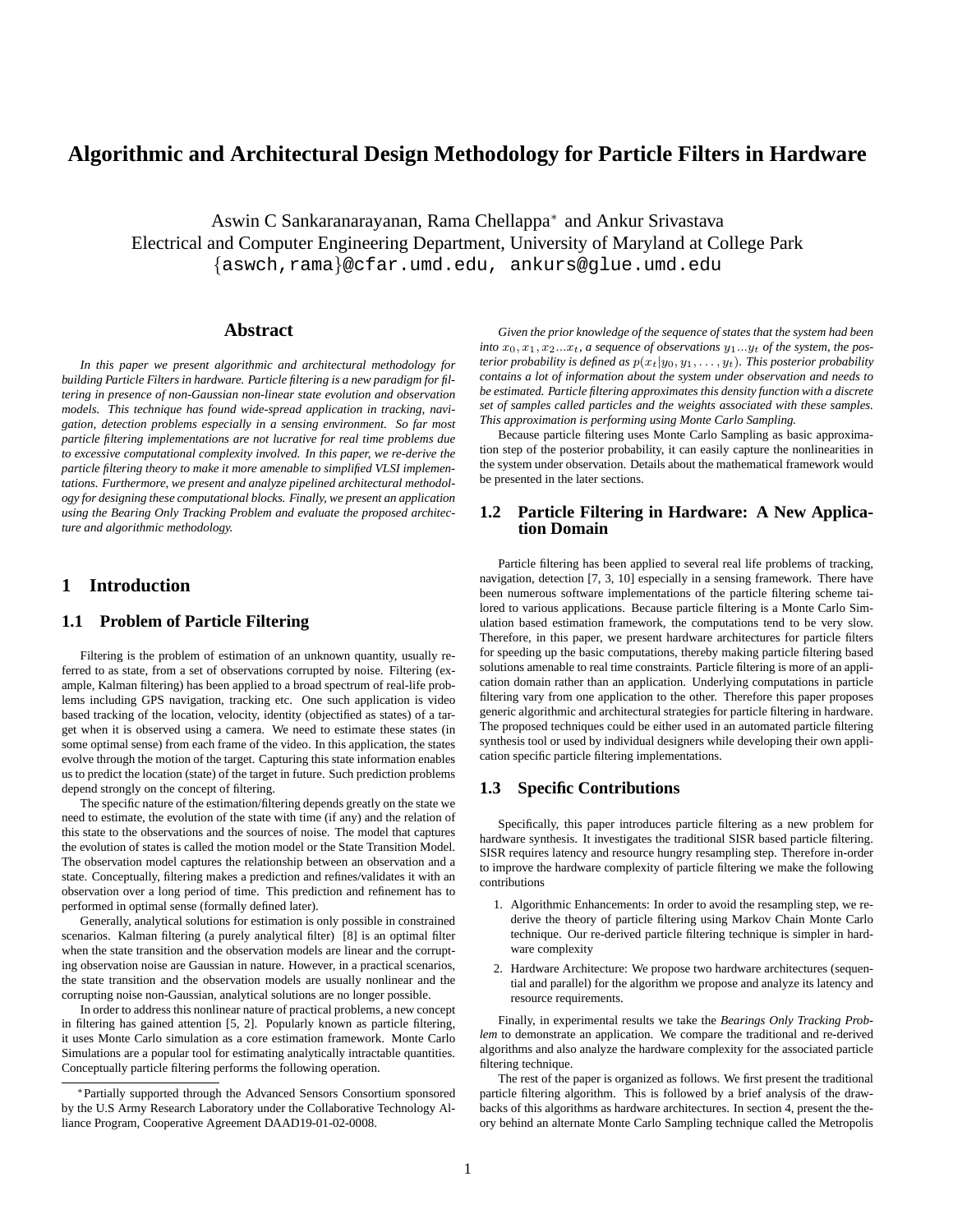Hastings algorithm and its relation to particle filtering. Section 5 analyses the proposed hardware architecture determining time estimates. In Section 6, we present an application of the proposed architecture to the problem of bearingsonly tracking.

## **2 Particle Filtering Theory**

In this section we will briefly outline the computations that need to be performed in the particle filtering scenario. Let  $x_t$  denote the state of the system in time t that we are trying to *infer*. This is modeled as a *Markov* process of initial probability distribution  $p(x_0)$ . We also have a sequence of of observations from time 0 to t denoted by  $\{y_t, t \in \mathbb{N}\}\$  which would assist us in making this inference. The theory assumes that the following information about the system under observation is known a-priori. This information is specific to the application and therefore particle filtering is not a specific algorithm but belongs to a class/domain of algorithms.

- 1.  $p(x_t|x_{t-1})$ : State transition probability for the system. This describes the way a system state at time  $t - 1$  goes to time  $t$
- 2.  $p(y_t|x_t)$ : Observation model, the probability that we obtain a certain observation given a certain state of the system
- 3.  $p(x_0)$ : The probability of the initial state of the system, ie. at t=0

In order to infer the current state of the system at time  $t$  based on the observations made so far, we need to evaluate the posterior probability of the system given as  $p(x_t|y_{1:t})$ . This posterior probability would be used to draw an inference about the system, which is mathematically represented as

$$
I(f_t) = \mathbf{E}_{p(x_t|y_{1:t})}[f_t(x_t)] \tag{1}
$$

where  $f_t(\cdot)$  is some function of interest. Examples of such an inference could be the conditional mean, where  $f_t(x_t) = x_t$ . The posterior probability is estimated using a recursive technique based on the well known *Bayes Theorem*

$$
p(x_t|y_{1:t}) = \frac{p(y_t|x_t)p(x_t|y_{1:t-1})}{p(y_t|y_{1:t-1})}
$$
\n(2)

In order to compute the posterior probability, we will need to compute the quantity p(xt|y1:t−1). Computation of this quantity is called the *prediction* step and is mathematically represented as follows

$$
p(x_t|y_{1:t-1}) = \int p(x_t|x_{t-1})p(x_{t-1}|y_{1:t-1})dx_{t-1}
$$
 (3)

Moreover equation 2 also requires us to know  $p(y_t|x_t)$  (defined by the observation model) and  $p(y_t|y_{1:t-1})$ . Note that, in reality there are no unknowns in equation 2 since all parameters are either specified or computable (like equation 3). The problem is that this computation may not have an analytical representation. Therefore particle filtering approximates the desired posterior  $p(x_t|y_{1:t})$  with a set of particles or samples  $S_t = \{x_t^{(i)}, w_t^{(i)}\}_{i=1}^N$ , with associated weights. Conceptually, these particles could be understood as samples from the posterior density with the weights as unbiasing terms to account for sampling. This computation is performed recursively, starting from time  $t = 0$ . This algorithm is popularly known as SISR.

- **Initialization:** At time  $t = 0$ , using Markov Chain Monte Carlo (MCMC) techniques, sample  $\{x_0^{(i)}\}, i = 1, \dots, N$  from the initial density function  $p(x_0)$ .
- **Particle Proposition** Based on the observation  $y_t$  and the state of the system at time  $t-1$  (represented by particles  $\{x_{t-1}^i, w_{t-1}^i\}, i=1,\ldots,N$ ,  $t-1, w_{t-1}$ *propose* a set of new particles  $\{x_t^{(i)}, i = 1, \ldots, N\}$  from the proposal function or the *importance density function*  $g(x_t|x_{t-1}^{(i)}y_t)$ .
- **Importance Weights:** With each proposed particle  $x_t^{(i)}$ , associate an unnormalized weight  $\tilde{w}_t^{(i)}$  defined as:

$$
\tilde{w}_t^{(i)} = w_{t-1}^{(i)} \frac{p(y_t | x_t^{(i)}) p(x_t^{(i)} | x_{t-1}^{(i)})}{g(x_t^{(i)} | x_{t-1}^{(i)} y_t)} \tag{4}
$$

• Normalize  $\tilde{w}_t^{(i)}$  to get  $w_t^{(i)}$ 

$$
w_t^{(i)} = \frac{\tilde{w}_t^{(i)}}{\sum_{j=1}^N \tilde{w}_t^{(j)}}
$$
(5)

• **Compute the Expected Inference:** The proposed particles  $x_t^i$  and the associated weights  $w_t^i$  are properly weighted with respect to the desired posterior. Therefore

$$
E_p[f(x_t)] = E_g[f(x_t)w(x_t)] = \lim_{N \to \infty} \sum_{i=1}^{N} f(x_t^{(i)})w_t^{(i)} \tag{6}
$$

- **Resampling:** Resampling is a necessary step that replicates particles with higher probability and reduces the number of particles with lower probability. By doing this, we rejuvenate the particle set to obtain better results for future time instants. The resulting particle set is then used in the next time step to predict the posterior probability subsequently. Resampling involves sampling a new set of particles from the set  $\{x_t^{(i)}, i = 1, \ldots, N\}$ according to the weights  $\{w_t^{(i)}, i = 1, ..., N\}$ . The new set of particles are assigned identical weights  $(\frac{1}{N})$ . Without resampling the particle set would have a very large variance thereby reducing the quality of the estimate.
- Goto the next iteration

Figure 1 illustrates the based block diagram of this particle filtering scheme.

### **3 Hardware Complexity of SISR**

In order to speed up the particle filtering technique, it has become imperative to perform it in hardware. Effective algorithmic and architectural approaches are therefore desired. The particle filtering technique, as presented in the previous section (and illustrated in figure 1), essentially comprises of a hardware block which is executed iteratively from one observation interval to another  $y_{t-1}$  to  $y_t$ . During this interval the particles from the previous time step are processed as discussed earlier to generate particles for the current time step. The SISR algorithm presented above has several application specific basic blocks including the proposal block, importance weights computer, normalizer, re-sampler and inference block. Although this implementation assists in speeding up the particle filtering scheme there are several disadvantages, as outlined below.

- 1. Complexity in Resampling: The resampling block is a complicated hardware implementation and can therefore impact the speed and resource utilization. Moreover it is not amenable to pipelining (since we cannot start resampling until all the samples are ready).
- 2. Flexibility: Having hardware implementations implies loosing out on flexibility. But there are certain aspects of flexibility that must not be lost from a particle filtering perspective. It has been discussed that we start with N particles from the previous iterations, propose, evaluate and resample exactly N particles. Typically, hardware implementations would end up fixing N to a constant. This can adversely affect the quality of particle filtering. Typically, we would be interested in proposing  $Q \geq N$ particles and finally deriving the inference from Q particles. We would also like Q to be a variable chosen depending on the need and situation. For example in visual tracking applications, in the event of an occlusion we would like to propose more than  $N$  particles. Note that in such scenarios we would still use only  $N$  samples to represent the posterior. The degree of flexibility offered by SISR based implementations is very low.

In order to address these problems, we re-derive the particle filtering scheme using an alternative approach in which re-sampling is not needed and flexibility (as described above) can still be obtained.

### **4 MCMC based Particle Fildtering**

The particle filtering (PF) technique which helps in evaluating the posterior probability (equation 2) and the state expected inference (equation 1) is essentially a sequential Monte Carlo technique. In a way, these are special cases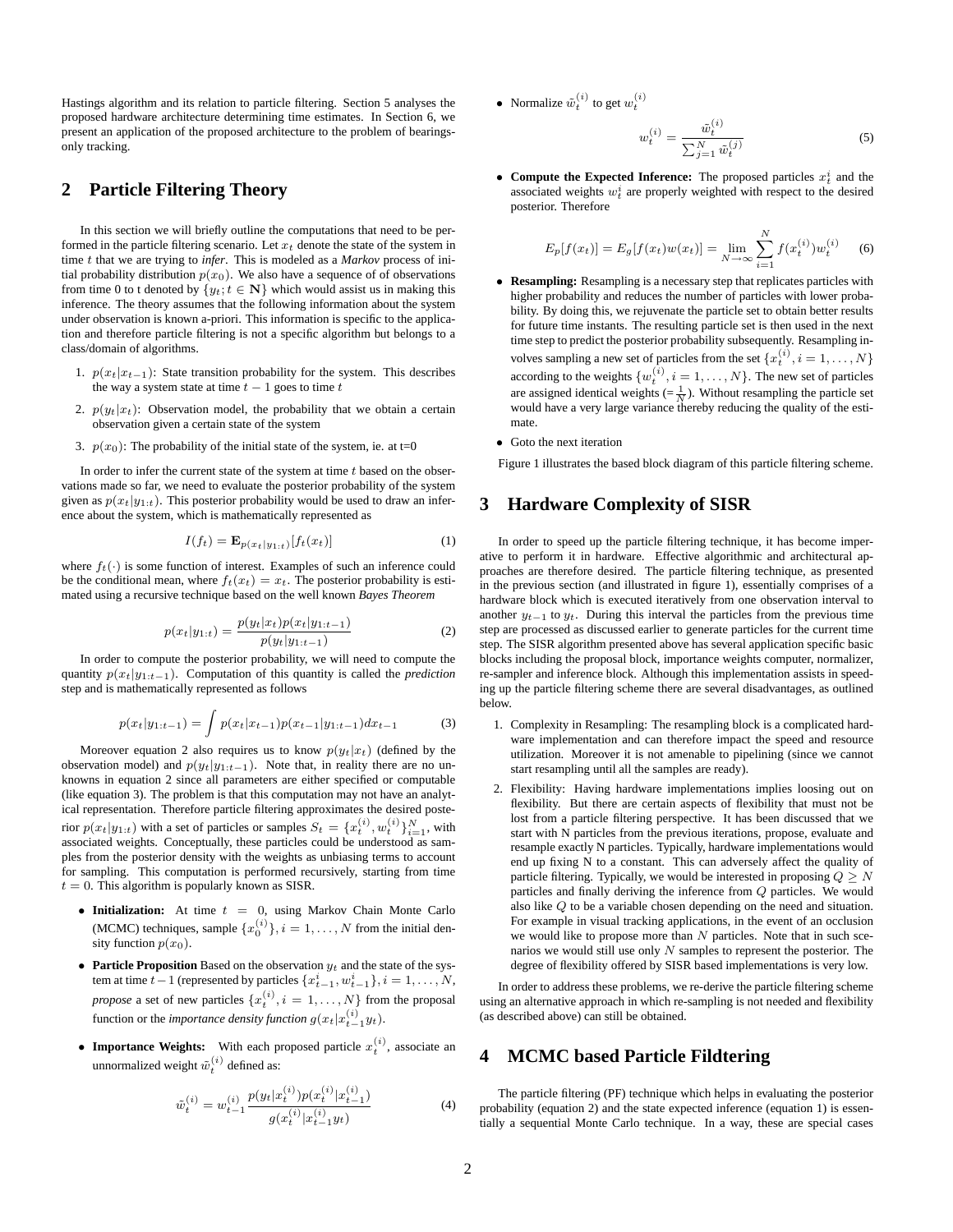

**Figure 1. Figure shows commonly used SIS-R algorithm with resampling done at the end of every estimation cycle.**

of more general Monte Carlo Markov Chain (MCMC) based density sampling technique. The Metropolis Hastings Algorithm (MHA) [1, 6] is considered the most general MCMC based sampling. Most popular MCMC samplers such as the Metropolis Sampler [9] or the Gibbs Sampler [4] are special cases of this algorithm.

The MHA and the PF both address the issue of generating samples from a distribution whose functional form is known (upto a normalizing factor) and which is difficult to sample. In this section, we present a hybrid sampler that uses the sampling methodologies adopted in MCMC samplers (specifically, the MHA algorithm) for the problem of estimating posterior density functions. We later show that such a scheme removes the adverse effects of the resampling block in the traditional PF architecture. It is also shown that such an architecture has more desirable properties in its scalability and flexibility.

In this section, we present the *Metroplis-Hastings Algorithm* and its derivative, the so called *Independent Metropolis-HAstings Chain* and show its applicability for particle filtering. For brevity, these derivations are provided briefly.

#### **4.1 Metropolis Hastings Algorithm (MHA)**

We first present the general theory of MCMC sampling using the MHA Algorithm and then state the conditions under which the general theory fits into the particle filtering algorithm presented before. It could be recalled that the particle filtering scheme needs to generate samples of the form  $x_t^i, w_t^i$  where these samples represent the posterior density. Similarly, MHA generates these samples from the desired posterior (say  $p(x)$ ) by generating samples from an easy to sample distribution say  $q(x|y)$ . MHA produces a sequence of state  $\{x^{(n)}\},$ which by construction is Markovian in nature, through the following iterations.

- 1. Initialize the chain with an arbitrary value  $x^{(0)} = x_0$ .
- 2. Given  $x^{(n)}$ , generate  $\hat{x} \backsim g(\cdot | x^{(n)})$ , where g is the sampling or proposal function.
- 3. Accept  $\hat{x}$  with probability  $\alpha(x^{(n)}, \hat{x})$ , that is, for a uniform random variable  $u \sim \mathcal{U}[0, 1]$

$$
x^{(n+1)} = \begin{cases} \hat{x} & \text{if } u \le \alpha(x^{(n)}, \hat{x}) \\ x^{(n)} & \text{otherwise} \end{cases}
$$

$$
\alpha(x^{(n)}, \hat{x}) = \min\left\{\frac{p(\hat{x})}{p(x^{(n)})} \frac{g(x^{(n)}|\hat{x})}{g(\hat{x}|x^{(n)})}, 1\right\}
$$

*Theorem:* Under mild regularity conditions, the Markov Chain  $\{x^{(n)}\}$  as constructed by the MHA converges and has  $p(x)$  as its invariant distribution, independent of the value  $x_0$  chosen to initialize the chain.

The MH algorithm is used to simulate a Markov Chain whose invariant distribution is the desired distribution  $p(x)$ . However, there is an initial phase when the chain is said to in a transient state, due to the effects of the initial value  $x_0$ chosen. However, after sufficient samples the effect of the starting value diminished and can be ignored. The time during which the chain is in a transient state is referred to as *burn-in* period. This is usually dependent on both the desired function  $p(x)$ , the proposal function  $q(x)$  and most importantly, on the initial state  $x_0$ . In most cases, an estimation of this burn in period is very difficult. It is usually easier to make a conservative guess of what it could be. There are also heuristics that estimate the number of burn in samples (say  $N_b$ ). We shall assume that such an estimate of  $N_b$  is available.

#### **4.2 Independant MH Sampling and Particle Filter**

*Independent MH Sampling* is a special case of the general MH algorithm where the proposal function  $q(x|y) = q(x)$ . This would mean that the acceptance probability,  $\alpha(z_1, z_2)$  becomes,

$$
\alpha(z_1, z_2) = \min\left\{\frac{p(z_2)}{g(z_2)} \frac{g(z_1)}{p(z_1)}, 1\right\}
$$
 (7)

There is a close resemblance between the IMHA and the SISR algorithm presented in the previous section. Note that the ratio  $p(x)/g(x)$  that appears in the accpetance probability is analogous to unnormalized importance weight defined in equation (4) when the desired density  $p(x)$  equals the posterior density (of the Bayesian Inference problem)  $p(x_t|y_{1:t})$  and the importance function  $g(x)$  is the importance function suitably defined.

To begin with, we present an alternative interpretation of particle filtering and modify the underlying theory to bring it in line with the Independent MHA. Particle filtering generates independent (conditionally-independent, because of resampling) tracks in the state space and weighs these tracks to account for both for the posterior density and the importance function. Resampling, destroys the independence of the tracks by deleting tracks with lower weights and replicating tracks with higher weights. The concept of tracks (independent or otherwise) poses a problem in application of MHA to estimate the posterior, because the concept of importance function becomes ambiguous. This is due to the fact that, in a general scenario, each track has an importance function defined with respect to the evolution of the track till the current time instant. Mathematically, the *i*<sup>th</sup> track at time *t* uses an importance function, given as  $g(x_t|x_{t-1}^{(i)}y_t)$ . This importance function, in nature, is local to the  $i^{\text{th}}$  track. In contrast, the MHA algorithm requires the importance function to depend functionally only on the last accepted sample in the chain, and in the case of the independent MH Chain the importance function is maintained constant.

To remove the concept of tracks we invoke the *plug-in principle* on the posterior density function at time  $t - 1$ . Given a set of unweighted samples  ${x_{t-1}^{(i)}, i = 1, ...}$  sampled from the posterior density  $p(x_{t-1}|y_{1:t-1})$  at time  $t - 1$ , we can approximate the posterior by

$$
p(x_{t-1}|y_{1:t-1}) \approx \frac{1}{N} \sum_{i=1}^{N} \delta_{x_{t-1}}(x_{t-1}^{(i)})
$$
\n(8)

where  $\delta_{x_{t-1}}(\cdot)$  is the Dirac Delta function on  $x_{t-1}$ . Using equations(2,3,8), we can approximate the posterior at time  $t$ ,

$$
p(x_t|y_{1:t}) \approx \frac{p(y_t|x_t)}{p(y_t|y_{1:t-1})} \frac{1}{N} \sum_{i=1}^N p(x_t|x_{t-1}^{(i)})
$$
(9)

The posterior density function  $p(x_t|y_{1:t})$ , as defined, needs to be sampled (just like particle filtering). This sampling can be performed using MHA. The issue of choice of importance function now arises. The choice of importance function is made when the system is being designed. To generate samples that are similar to those generated by the SISR algorithm we propose an importance function, that is a mixture of the ones used in the SISR algorithm

$$
g'(x_t|y_t) = \sum_{i=1}^{N} \frac{1}{N} g(x_t|x_{t-1}^i y_t)
$$
\n(10)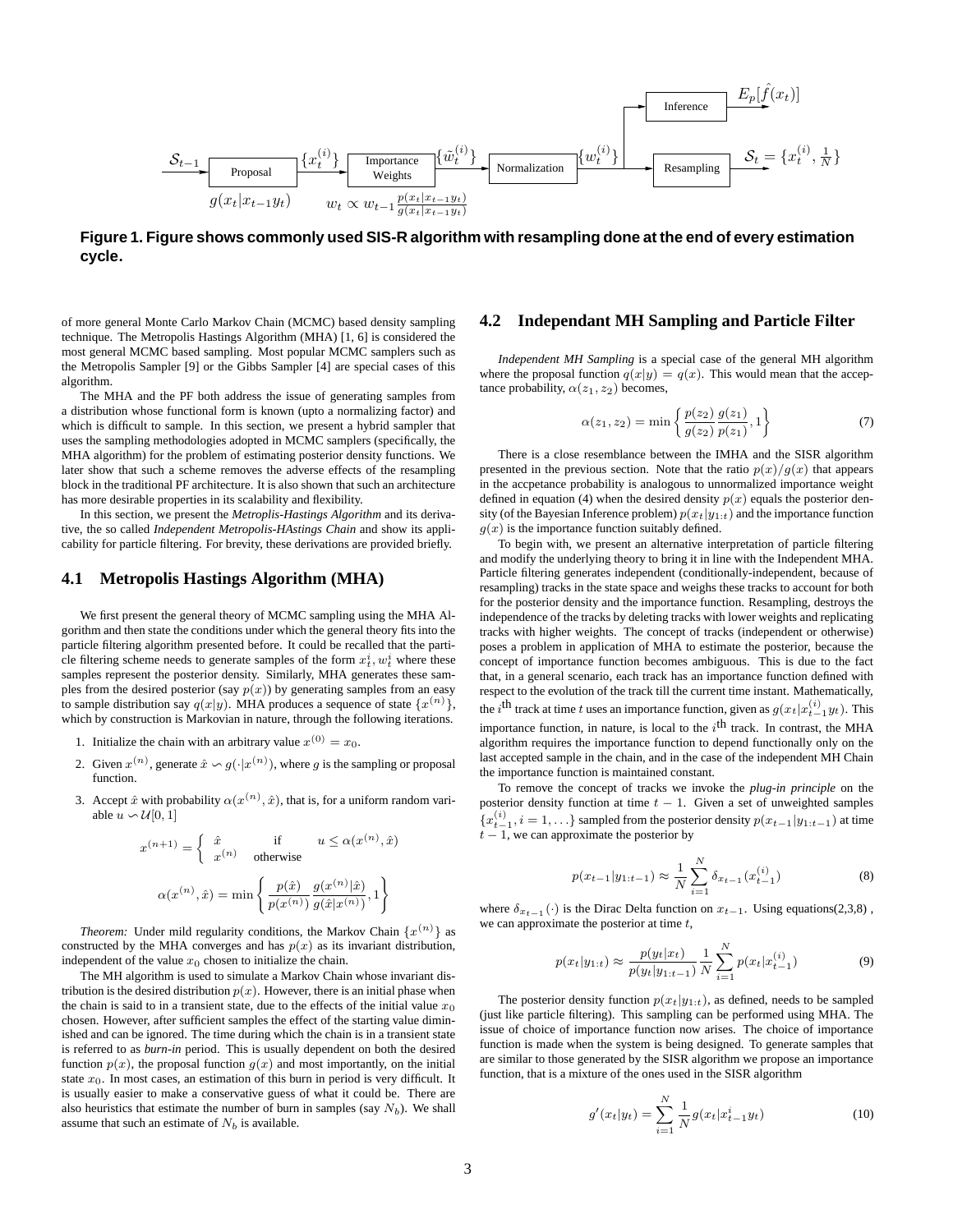Though functionally, the new importance function is different from the one is used in the SISR algorithm, the particles proposed will be identical. This is due to the fact that to sample from  $g'(\cdot|\psi_t)$ , we need to first sample  $I \backsim$  $\mathcal{U}[1, 2, \dots, N]$ , and then sample from  $g(\cdot | x_{t-1}^I y_t)$ .

The acceptance probability now takes the form

$$
\alpha(x_t, \hat{x}) = \min\left\{\frac{w'(\hat{x})}{w'(x_t)}, 1\right\} \tag{11}
$$

$$
w'(x_t) = p(y_t|x_t) \frac{\sum_{i=1}^{N} p(x_t|x_{t-i}^{(i)})}{\sum_{i=1}^{N} g(x_t|x_{t-1}^{(i)})y_t}
$$
(12)

We can now avoid the resampling step defined in traditional PF algorithms. The intuition behind such a algorithm is that we will use an independent MH sampler to generate unweighted particle set/stream from the desired posterior. The main details of the algorithm is presented below.

- 1. Given unweighted particle set,  $S_{t-1}$  sampled from the posterior at time  $t - 1$ , we need to obtain a particle set sampled from the posterior at time t.
- 2. Generate  $N + N_b$  indices  $I_i, i = 1, ..., N + N_b$  uniformly from the set  $\{1, 2, 3, \ldots, N\}$ , where  $N_b$  is an estimate of the *burn in* period and N is the number of particles required. This essentially implies that we generate  $N + N_b$  random number between 1..N with uniform density.
- 3. From the particle set  $S_{t-1} = \{x_{t-1}^{(i)}, i = 1, ..., N\}$  at time  $t-1$ , propose  $N + N_b$  particles  $\hat{S}_t = \{\hat{x}_t^{(i)}, i = 1, ..., N + N_b\}$  using the rule:

$$
\hat{x}_t^{(i)} \backsim g(\cdot | x_{t-1}^{I_i} y_t)
$$

This essentially implies that we randomly select one of the  $x_{t-1}$  particles (denoted by  $x_{t-1}^{I_i}$ ). Using this, the proposal function g and the observation  $y_t$  we propose the new particle  $x_t$ .

- 4. For each particle in  $\hat{S}_t$ , evaluate the weight  $w_t^{(i)}$ , for each i using equation (12).
- 5. **Inference:** Estimate expected value of functions of interest (say  $f(.)$ ). *Note that burn in does not affect the inference as the unnormalized particle* set  $\{x_t^{(i)}, \tilde{w}_t^{(i)}, i = 1, \ldots, N + N_b\}$  *is still properly weighted.* Compute

$$
E_p[f(x_t)] = \frac{\sum_{i=1}^{N+N_b} f(x_t^{(i)}) \tilde{w}_t^{(i)}}{\sum_{i=1}^{N+N_b} \tilde{w}_t^{(i)}}
$$

6. **MCMC based Discriminator:** Use the Independent MH sampler to parse through the set  $\hat{S}_t$ . While parsing, generate a random number with uniform density between 0-1. Then calculate the acceptance probability using equations (11,12) between the current accepted particle and the particle under consideration. If the acceptance probability is more than the random number then accept the new particle as the current particle else reject it and goto the next particle. In the end we will have a sequence of  $N + N_b$  accepted particles. Choose the last N of these as unweighted samples from  $p(x_t|y_{1:t})$ .

The advantage of this algorithm is that it helps us avoid the expensive resampling step that SISR based implementation would need. Moreover, as will be illustrated later, this formulation of particle filtering is also flexible.

### **5 MCMC Based Hardware Architecture**

Implementing particle filtering in hardware comes at the price of flexibility. In a particle filtering sense, flexibility is desired in the following sense. Several times, we would like to be able to propose more than  $N$  particles for generating the posterior density. Since Particle Filtering is a Monte Carlo simulation based technique, having more particles means better inference. Having hardware implementations implicitly forces us to give up this flexibility. As would be illustrated later, this is not the case in the hardware architecture based on MSA. Our architecture can trivially consider proposition of more than  $N$  particles and choosing best  $N$  out of those.



**Figure 2. Sequential Architecture**

#### **5.1 Sequential Architecture**

Figure 2 illustrates the basic architecture assuming the parallelism in particle proposition is not exploited.

**Proposal Block:** The proposal block essentially takes the N particles from the previous iteration and proposes new particles  $x_t$  by sampling the density function  $g(x_t|x_{t-1}, y_t)$ . Essentially there is a uniform random number generator that randomly selects  $x_{t-1}$  and uses it to propose  $x_t$ . The proposition block is essentially a hardware implementation of this density function  $g$ . We can assume that this proposition block proposes one particle at a time.

**Weight Calculator:** This block essentially is an implementation of equation 12 and consists of a sequence of adders and a divider. Note that particle proposition block and the weight computation block can be pipelined.

**Discriminator:** The Discriminator block essentially is an implementation of equation 11 in which the parameter  $\alpha$  is calculated for the new particle  $x_t$  and the previous best particle. A random-number is generated and if it is smaller than  $\alpha$  then the new particle is chosen as the current best else it is discarded.

**Expected Inference Estimation Block:** This block estimates the inference function (essentially equation 1). This can also be pipelined with proposal and weight computation block.

The characteristics of this basic architecture are as follows

- 1. Sequential: It proposes one particle at a time and therefore needs to be sequentially executed for generating  $N$  particles. The discriminator block must process one particle at a time (Markov Chain) therefore it evaluates all particles sequentially. Note that, if we need to generate  $N$  particles to represent the posterior density, then we will have to iterate this architecture  $N + N_b$  times where  $N_b$  is the statistical burn-in period. After the burn in period, we generate  $N$  new particles. The previous  $N$  best particles selected by the discriminator would represent samples of the posterior density.
- 2. Flexible: On several occasions, we would be interested in proposing  $Q \geq$  $N$  particles and choosing  $N$  particles to carry over to the next iteration. This helps in improving the inference (equation 1). The presented architecture can trivially be extended, if we need to process Q particles and select N best of those. We keep proposing  $Q + N_b$  particles and select the last N chosen by the discriminator. Therefore, even though this particle filtering scheme has been implemented in hardware, it is flexible enough to process more than N particles.

#### 3. Resampling in a traditional sense is not needed

This basic sequential architecture can be made faster by pipeline. This degree of pipelining certainly depends on the nature of the importance function  $g$ , the state transition function  $p(x_t|x_{t-1})$  which in-turn depend on the application. Next, in order to exploit the parallelism in proposal of particles, we present another architecture which is a refinement of the sequential architecture.

#### **5.2 Parallel Architecture**

Figure 3 illustrates the parallel implementation of the architecture. In this architecture, we have replicated the sequential architecture several times. Each of the individual sequential architecture works independently. Let us suppose we need to obtain  $N$  samples from the posterior. If we have replicated the sequential architecture  $P$  times then each one would be used to obtain  $N/P$ samples. The only difference lies in the fact that each sequential architecture will have its own statistical burn-in period, therefore the overall latency for each sequential architecture would be  $N_b + N/P$ . Note that this architecture is also flexible when it comes to processing  $Q \geq N$  particles for improved expected inference.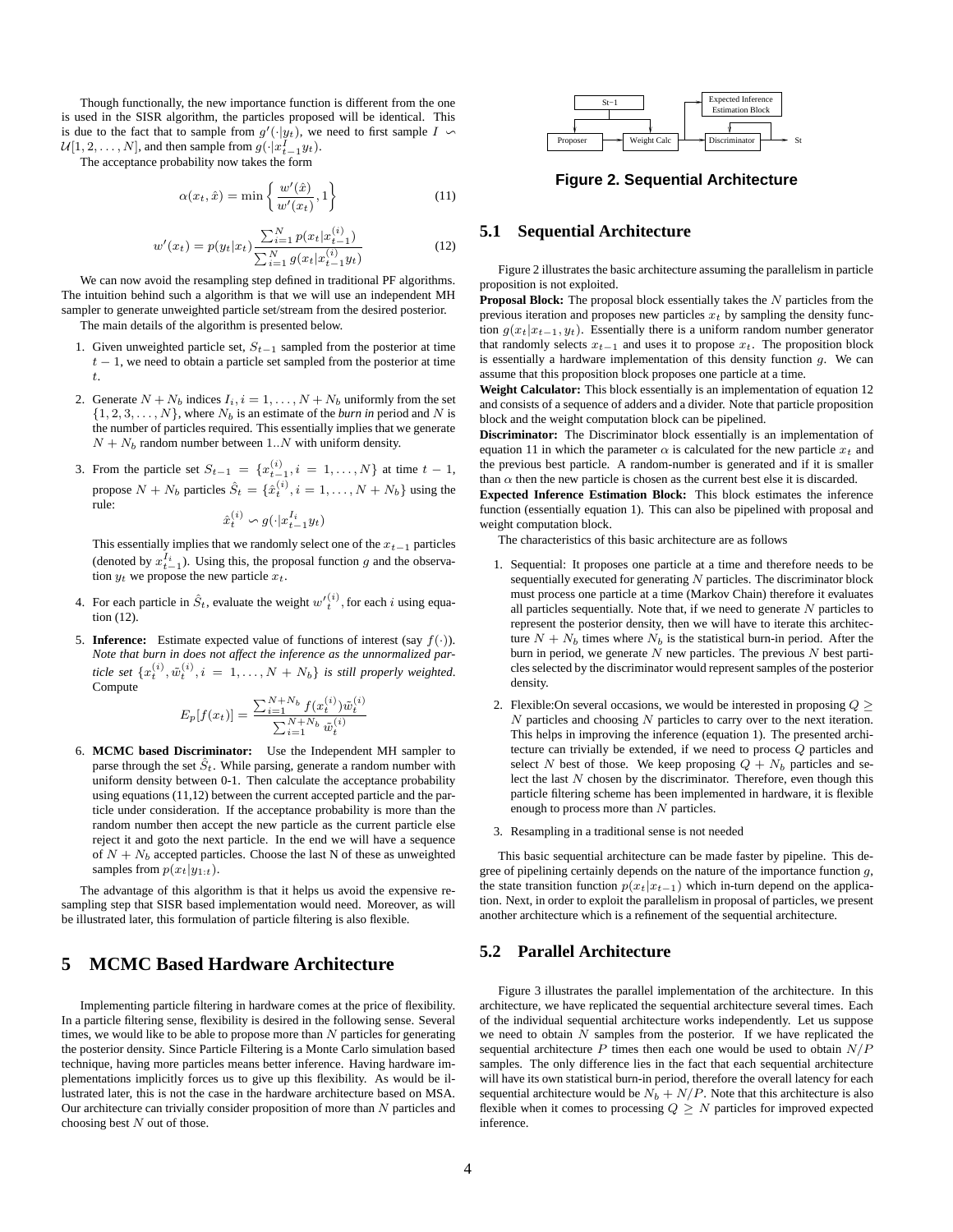

**Figure 3. Parallel Architecture**

#### **5.3 Pipelining and Latency Analysis**

The basic sequential and parallel architectures presented above can be optimized further for speed by using techniques like pipelining. This pipelining depends upon the nature of the proposal block, the weight computation block and the discriminator. Let us suppose that the target application is such that the proposal block can generate one particle every  $T_p$  clock steps with an initial latency of  $K_p$ . The weight computation block generates the weight of a particle in  $K_w$  clocks (latency) and has a throughput of  $T_w$ . The Discriminator block is a purely sequential system that depends on the computation of the previous step. Therefore its throughput and latency must be the same  $=T_D$ . Based on these parameters, and also on the assumption that the latency of particle filtering is not constrained by the expected inference block (and therefore ignored in this analysis), we present an analysis on how fast the MHA based hardware architecture can be made. In this sub-section, this analysis is presented for the sequential architecture only. The analysis for the parallel architecture would follow trivially.

Given the parameters, let us suppose would would like to process  $Q$  particles. Since there is a burn in associated, the total number of particles that we need to process is  $N_b + Q$ . The basic architecture in figure 2 will take  $K_p + K_w + T_D$  to produce the first particle  $x_t$ . Thereafter, it will be able to produce one particle every  $\max(T_D, T_p, T_w)$  clock steps. The total latency for generating  $N_b + Q$  particles would be  $(N_b + Q - 1)$  max $(T_D, T_p, T_w)$  +  $K_p + K_w + T_D$  clock steps.

This can be made faster by replicating the proposition block and the weight calculation block. We cannot replicate the discriminator since all particles need to be processed sequentially. In order to evaluate such a replication procedure we make the following evaluations.

**Infinite Resources Assumption** Assuming that the number of resources are infinite. Therefore we can generate the  $Q + N_b$  particles and the associated weights in just on step of  $K_p + K_w$  clocks. The infinite resources does not affect affect the discriminator since it has to compare all particles sequentially. Therefore the total latency in the infinite resource assumption is

$$
K_p + K_w + (Q + N_b)T_D \tag{13}
$$

This is the fastest speed that this particular implementation of particle filtering scheme can obtain.

#### **Finite Resource Constraints**

As indicated earlier, replicating the proposal and the weight computation blocks can lead to speeding up of the particle filtering scheme. But this replication must be done judiciously. In this discussion we analyze such a resource constrained scenario. In order to make such an analysis, we make the following assumptions.

- 1. The proposition block and the weight calculation block must be replicated in tandem, i.e. if we have two proposition blocks we must have two weight computation blocks, one dedicated for the other
- 2. Each proposition and weight calculation pair will therefore have an initial latency of  $K = K_w + K_p$  and a throughput of  $T = \max(T_p, T_w)$  for generating a particle and the associated weight
- 3. We replicate this pair  $R$  times. Therefore our proposal and weight computation hardware generates R particles per T clock steps with an initial latency of K.

4. The discriminator block stays the same. We also assume that the buffer space in between these blocks (which enables data transfer) is not a constraint

Under these assumptions, we would like to determine the smallest value of  $R \geq 1$  such that the overall latency of processing  $N_b + Q$  particle is equal to equation 13 (the fastest speed). Since we have replicated the basic proposalweight calculation par R times, we get R particles every T clock steps with an initial latency of K clocks. In order to generate the weight of  $Q + N_b$  particles, we would take  $K + ((Q + N_b - R)/R)T$  clocks. The discriminator processes one particle every  $T_D$  clock steps. After the first batch of  $R$  particles are generated it takes  $T_D * R$  clocks to process them. If after this latency a new batch of particles has arrived then it starts processing those, else it waits for the next batch. Therefore, it generates two scenarios

 $T_D * R \leq T$  This case implies that when a batch of R particles has been processed, the discriminator must wait for a new batch to arrive. In this case, the discriminator is not the bottleneck. Therefore the total latency for processing  $Q+N_b$  particles is  $K+((Q+N_b-R)/R)T + R*T_D$ . Here  $K+((Q+N_b-P)/R)T + R*T_D$  $R)/R$ T is the latency for proposing and calculating the weight for  $Q + N_b$ particles. While these particles are being generated, the discriminator is working in parallel. Therefore in the end the discriminator takes  $R * T_D$  to process the last batch of R particles. All others have already been processed. The smallest value of this latency happens when  $R = T/T_D$ . At this point the value of this latency is  $K + (Q + N_b)T_D$  which is the fastest that can be achieved (in the infinite resource case).

 $T_D * R > T$  In this case the latency is decided by the discriminator. This scenario implies that every time the discriminator *finishes up* processing R particles, new particles are already waiting. Note that this scenario can happen in two situations, 1)  $T_D > T$  and 2)  $T_D \leq T$ .

**Case 1**  $T_D > T$  If the discriminator takes more clock steps to process one particle than it takes for the proposal-weight computation pair to generate one (essentially T clocks) then any form of replication is wasteful and R should be 1. In this case the total latency is  $(N_b + Q - 1)$  max $(T_D, T_p, T_w) + K_p +$  $K_w + T_D$  (as indicated earlier). Since  $T_D > T$ , where  $T = Max(T_p, T_w)$ , the latency becomes  $K + (Q + N_b)T_D$  which is the fastest speed.

**Case 2**  $T_D \leq T$  In this scenario, it takes the discriminator faster to process a particle than the proposal-weight computation pair to generate one. But  $T_D * R > T$  due to the choice of R. This scenario ensures that every time the discriminator *finishes up* processing R particles, new particles are already waiting. Therefore the total latency of processing  $Q+N_b$  particles is decided completely by the discriminator. Thus the overall latency is simply  $K + (Q + N_b)T_D$  (the fastest speed). Interestingly this latency is independent of  $R$ . All we need to do is choose an R such that  $T_D * R > T$ . The smallest value of R that ensures this is  $R = T/T_D$  which is the same as the case when  $T_D * R \leq T$ .

In conclusion we can state that the sequential architecture gives the fastest speed of  $K_w + K_p + (Q + N_b)T_D$  if

- 1. If  $T_D > T$  then  $R = 1$
- 2. Else R =  $T/T_D$

Note that this analysis assumes a sequential architecture. Since the parallel architecture is nothing but a replication of sequential machines, this analysis can be trivially extended to the parallel case. We omit it for brevity. This ends the discussion on the architecture which avoids resampling and is also flexible.

#### **6 Experimental Results**

Through the experimental results we intend to illustrate 1) One possible application of the particle filtering scheme 2) Compare the quality of result obtained by the SISR and the MHA based approaches

#### **6.1 An Application**

We demonstrate the efficiency of our proposed architecture on the bearingsonly tracking problem. The problem is that of estimating the motion of a target based on noisy Direction of Arrival (DOA) observations [10]. The state of the system at time t is given by the three-tuple  $x_t = (\theta_t, q_t, \phi_t)$ , where  $\theta_t$  is the estimated DOA at time t,  $q_t$  is the ratio of the velocity  $v_t$  and range  $r_t$ , and  $\phi_t$ is the headings direction (see figure (4)).